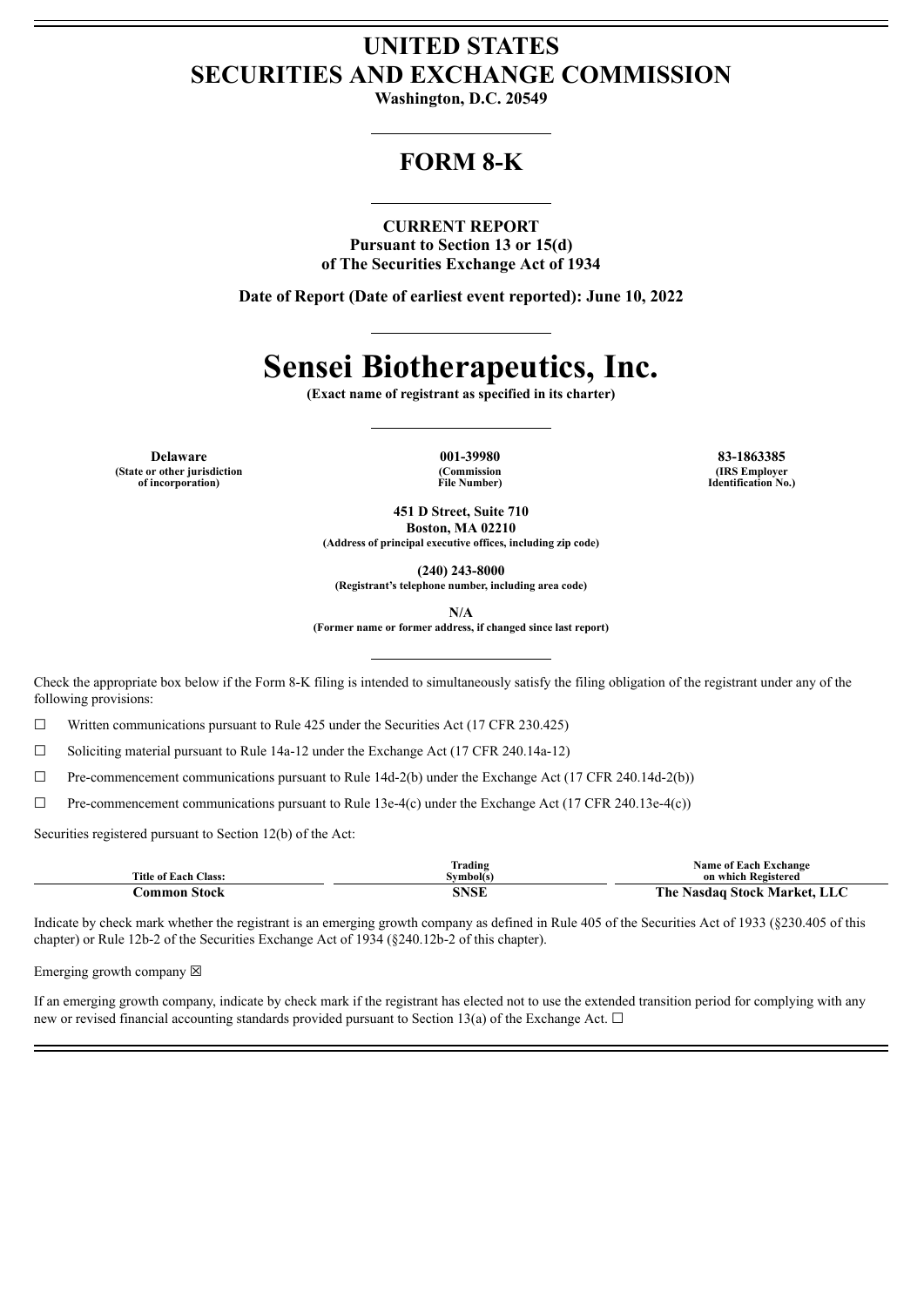### **Item 5.07 Submission of Matters to a Vote of Security Holders.**

On June 10, 2022, Sensei Biotherapeutics, Inc. (the "*Company*") held its 2022 annual meeting of stockholders (the "*Annual Meeting*"). The stockholders considered two proposals, each of which is described in more detail in the Company's definitive proxy statement filed with the Securities and Exchange Commission on April 28, 2022 (the "*Proxy Statement*"). Of the 30,682,813 shares outstanding as of the record date, 22,684,924.23 shares, or 73.93%, were present or represented by proxy at the Annual Meeting. Set forth below are the results of the matters submitted for a vote of stockholders at the Annual Meeting.

**Proposal No. 1**: Election of three nominees to serve as directors on the Board of Directors until the 2025 annual meeting of stockholders and until their respective successors are elected and qualified. The votes were cast as follows:

| <b>Name</b>   | Votes For        | Votes Withheld | <b>Broker Non-Votes</b> |
|---------------|------------------|----------------|-------------------------|
| John Celebi   | 12.635.573.87    | 5,104,301.36   | 4,945,049               |
| Samuel Broder | 12,308,298.87    | 5,431,576.36   | 4,945,049               |
| William Ringo | 13, 166, 448. 87 | 4,573,426.36   | 4,945,049               |

All nominees were elected.

**Proposal No. 2**: Ratification of the appointment of Deloitte & Touche LLP as independent registered public accounting firm for the fiscal year ending December 31, 2022. The votes were cast as follows:

| Votes For     | <b>Votes Against</b> | Abstained    |
|---------------|----------------------|--------------|
| 22,530,591.78 | 147,581.45           | 751<br>0.721 |